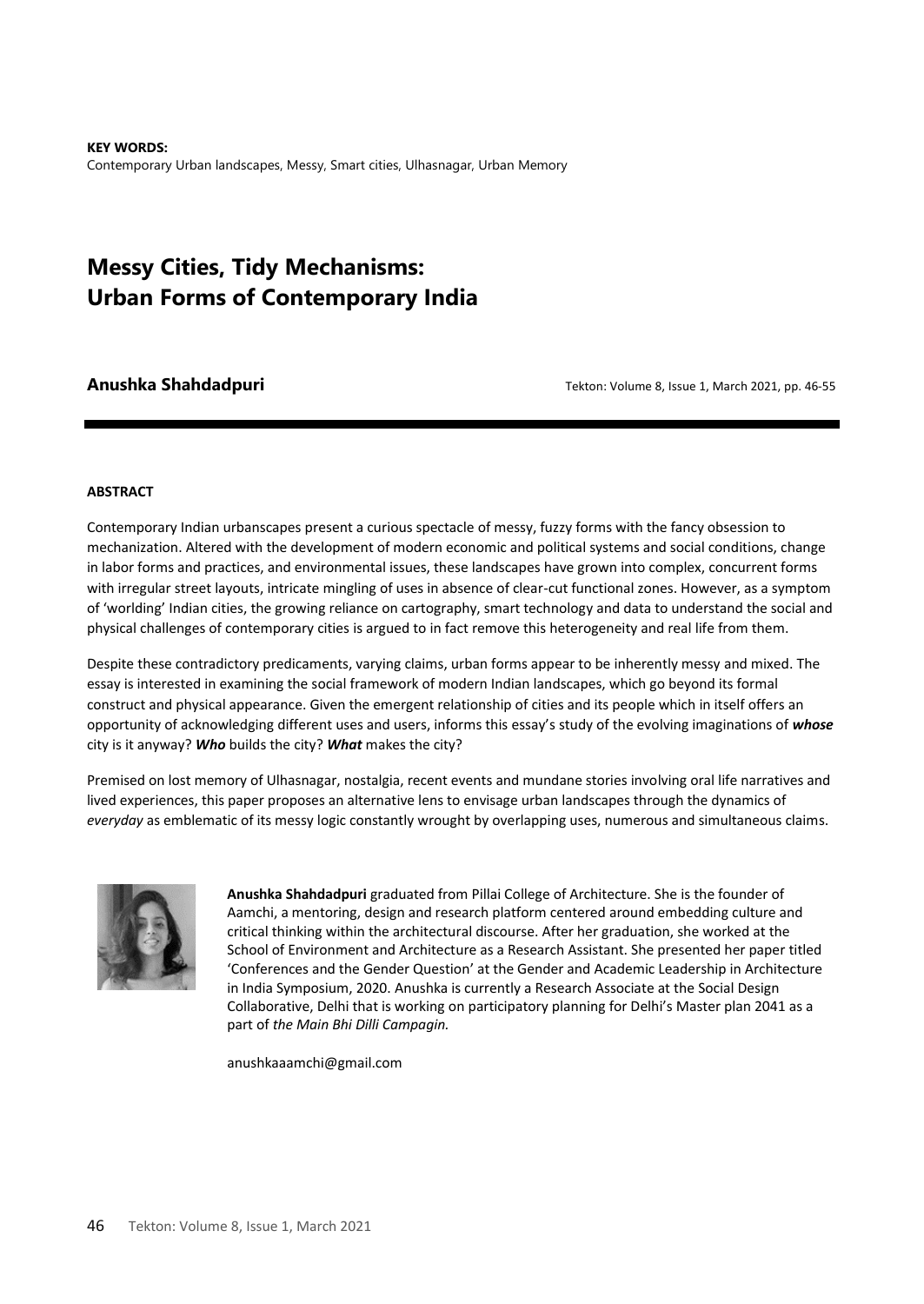## **Introduction**

Historically, cities in India have been kingdoms of fortified walls, warding off the kings and controlling neighboring territory. Owing to the fear of invasion, ancient cities were planned on defensible sites on the river banks, around which developed a whole ecosystem of livelihood activities ranging from farming, trade, commerce and handicrafts. They grew as political-economic centers of kingdoms (Karan, 2007). Their original function was to always maximize control and minimize conflict between opposite worlds (King, 1976). However, this changed drastically with the development of modern economic and political systems. The long period of evolution inundated with distress migration, change in economies, social conditions, change in labor forms and practices, new aspirations, environmental issues and cultural dimensions has substantially altered the way we think of our cities today and produced urban new forms, perceived unlike our traditional cities. It has transformed the cities into incomprehensible landscapes that are characterized by constant negotiations, irregular street layouts, intricate mingling of uses in absence of clear-cut functional zones (Karan, 2007).

Furthermore, with more than 60% of India's population expected to live in urban areas, these incoherent urban entities are anticipated to become the largest urban agglomerations of the 21st century. Therefore, making it critical to think about modern urbanscapes beyond its physical form alone.

#### **The Idea of Inside and Outside**

As modern urban landscapes are concurrent forms playing multitudinous roles, there appears to be a fusion of different functions. For some the city is home, some the city is a place to work, for some the city is a memory, for some the city is a place of worship, beliefs, kinships and so on. A home in the city happens in multiple places, for some it's inside the confined boundary of a house but for many, the city *itself* is the home. For instance, in Mumbai, the entire slum and chawl can be considered home, the common corridors, verandahs, space between the adjoining houses that provides this sense of enclosure and security. More than that, these intimacies and amiability accord the very sense of home where the door barely exists and the idea of inside and outside is perhaps very unclear and fuzzy. The novel coronavirus outbreak and the consequent lockdown have confirmed it. In March, within a week of a lockdown imposed by the government, lakhs of migrants from Delhi, Mumbai, Bangalore fled the city to go to their place of birth situated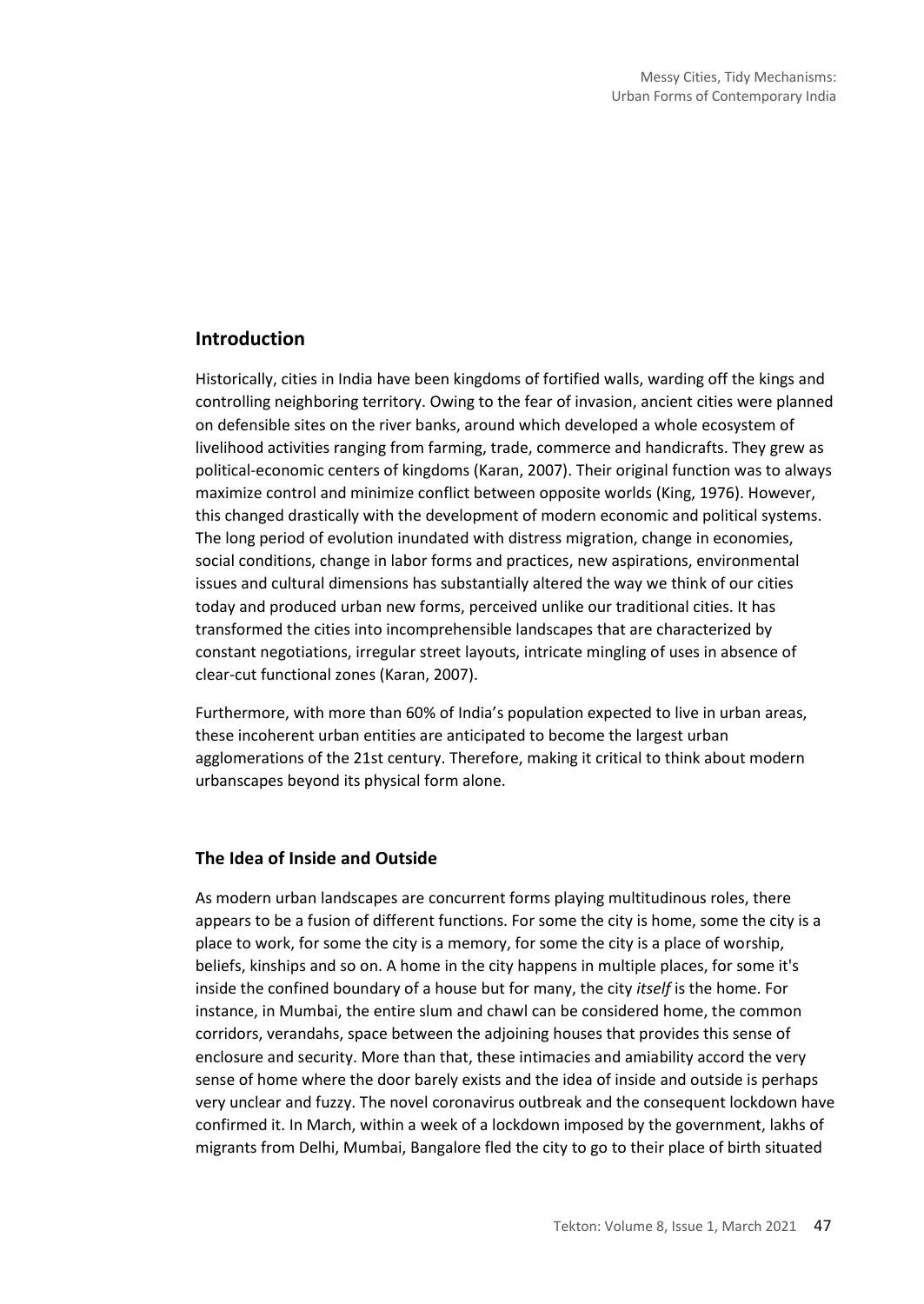#### Anushka Shahdadpuri



*Figure 1: The sidewalk of Talao Palli lake transforming throughout the day.*

hundreds and thousands of kilometers far away. What does this tell us about our imagination of cities with respect to its function? How do we examine the identity of the city here? What role does the city play here? These migrants sleep and house in structures held by flimsy tin sheets. Thus, there is no inside to be locked into. Here *the outside*predominantly is their home, which provides them this sense of security and dependabilitywhere they develop bonds, networks, and friendships and spend most of their time (but is now shut).

#### **Ecology of Social Enterprise**

Since the recent past, urban landscapes in India are also seen as a canvas on which social activity unfolds. This is to say that beyond the defining features of the city- density, diversity and size that provide contention to develop, cities are laboratories where new associations are forged or the battlegrounds where antagonistic appeals pit for domination (Kong and Law, 2002).

For instance, the Shaheen baug, in Delhi, opened a new world for women, where they could be seen and heard. This was not an 'urban social movement' by itself, but the city served as strategic space through which the stigmatized minority was able to assert broad claims in the entire nation. The cries of *"inquallab zindabad", "Bol do lab azad hai tere"* (speak, your lips are free) occupied the park and city streets for the largest women led movement since the freedom struggle. The city here demonstrated a site of coordination, connection, and concentration. The emerging forms of life, publics and place-making saw the making of a city reconfigured by the normalization of barricades into a space for all (Zaidi and Pani, 2020). There were kids, women, working women, parents, teachers, teenagers, grandparents, farmers, musicians, dancers, elites, super elites, middle-class and communals transforming the city into a secular space, hangout zone, and safe space for women, open library, gala zone and night market.

Clearly the contemporary cities go beyond their obvious differences to establish a much richer relationship, both spatially and metaphorically, than their physical manifestations would suggest (Mehrotra, 2008).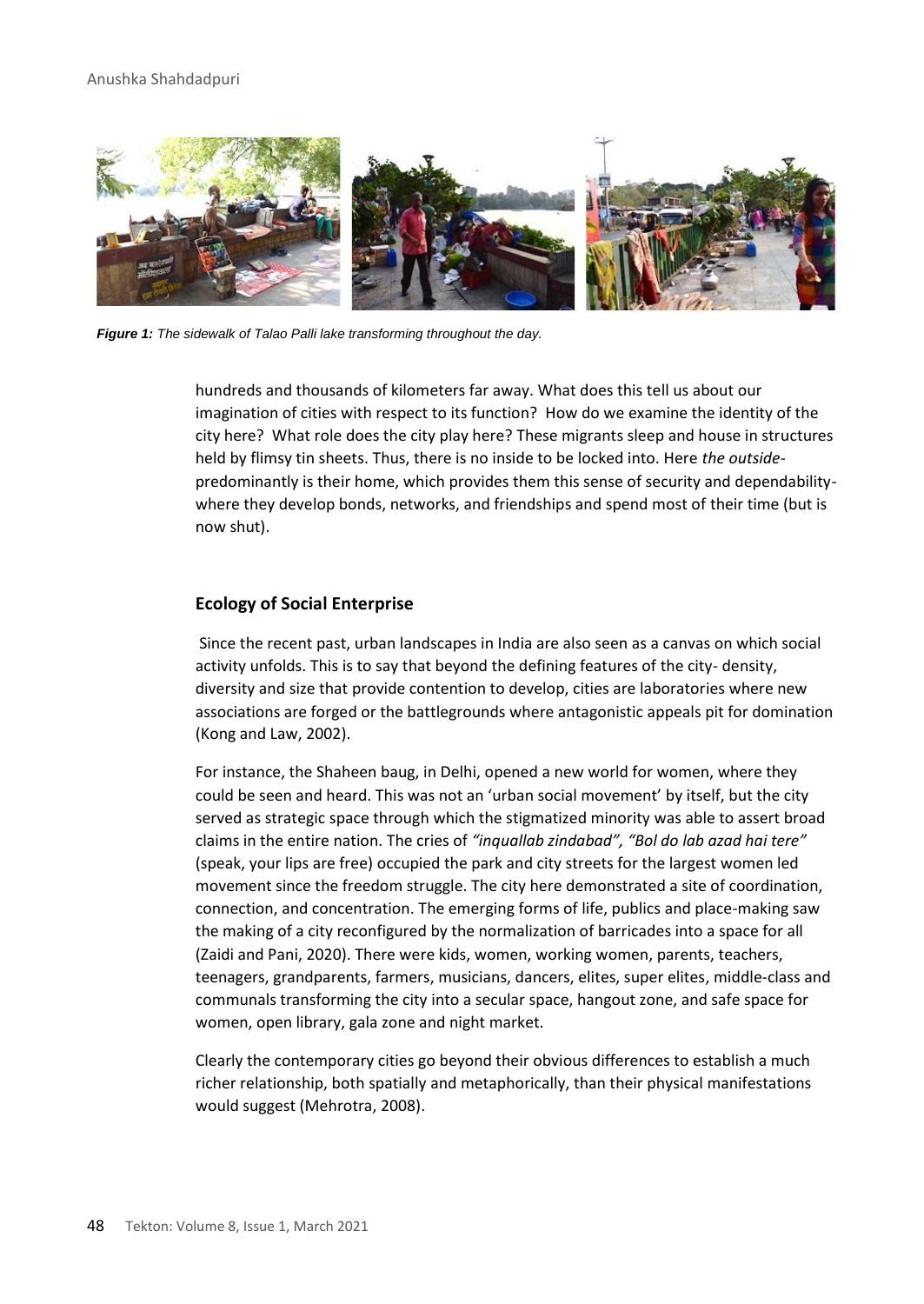

*Figure 2: An illustration by Sameer Kulavoor of the Protests at Shaheen Baugh, Delhi. Exhibited at Tarq, Mumbai.* 

Consequently, these relationships are also evident in the way cities thrive and operate. The informal economy of many Indian cities illustrates an overlap and intertwined existence of various objects, claims and activities. For instance, the streets in many Indian cities are occupied by the street-vendors, pedestrians, homeless people, kids to play, neighbors to chat. The same space is used by multiple people at various times, sometimes they even coexist. Like two vegetable vendors operate by occupying the same space- one sells leafy vegetables, while the other sells potatoes and onions. When one goes to take a small nap in the afternoon, the other operates for him. Sometimes the flower vendors occupy a space in the morning, after which the retailers and vegetable vendors operate there during the afternoon and finally the same space is taken over by vendors selling garments, shoes, make-up and jewelry in the evening.

Though the form of contemporary cities appears to be inherently messy and mixed, it acknowledges and supports the lives and livelihood of the people, where these urban conditions are produced by overlapping uses, numerous and simultaneous claims in the same space every day (Shetty and Gupte, 2012). The image of the city is not merely onedirectional and static. Its form is ever changing and morphing.

### **Between Reality and Aspiration**

However, with the fancy obsession to mechanization, cities in the 21st century have largely been conceived as smart objects developed by western technologies, exported all over the world (Indian Architect & Builder, 2015). This smart technology has heavy reliance on computer analysis and big data to understand the social and physical challenges of contemporary cities. The concept dates back to 2014, with the launch of DataLA. The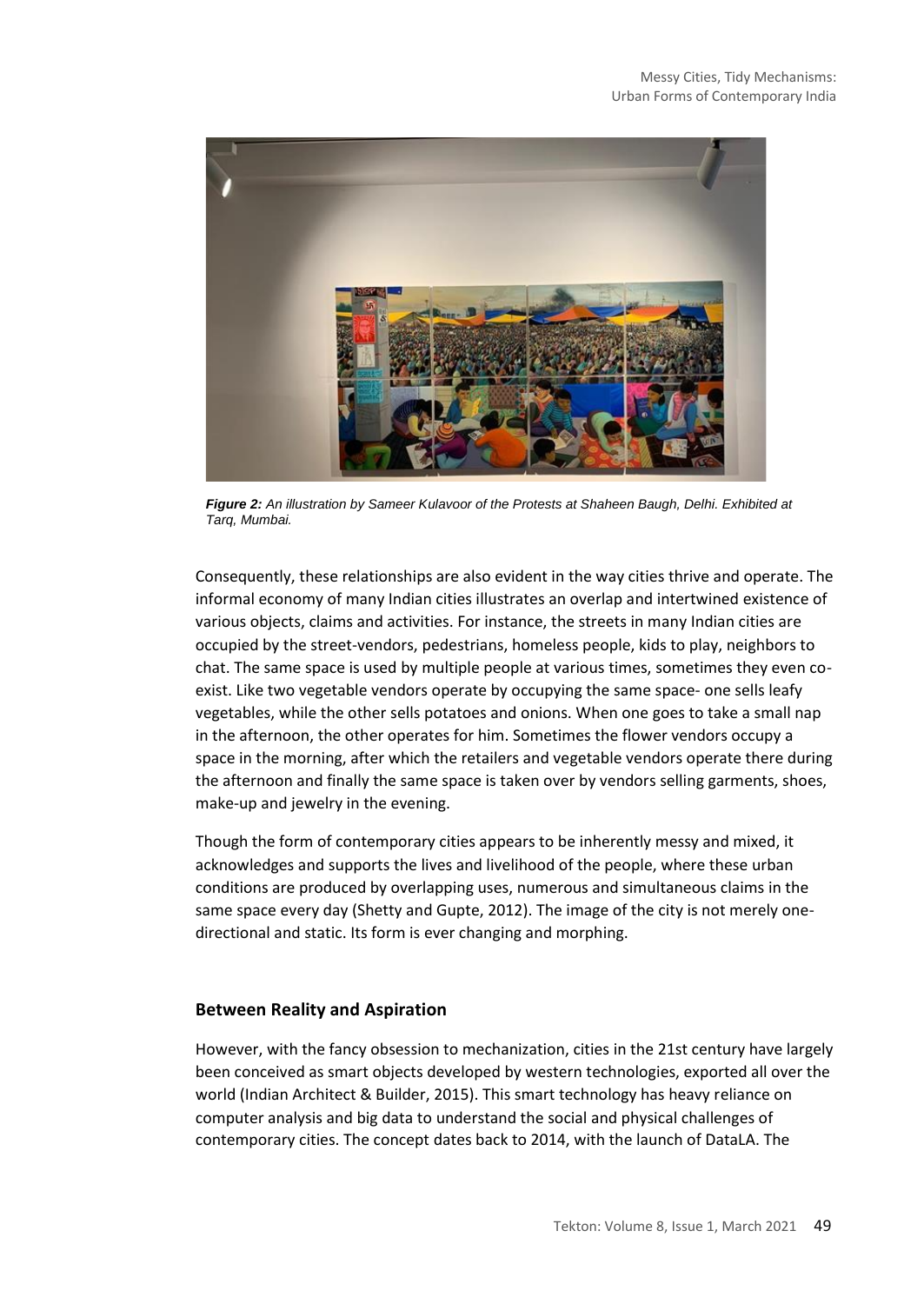

*Figure 3: Streets of Tembli Naka, Thane, transformed during seven days of Navartri celebration* 

mayor of Los Angeles issued an executive order instructing each city department to gather all data and share it on a publicly accessible online portal- *DataLA* (Vallianatos, M, 2015). This aimed at a generation which had grown up with smartphones, the Internet. The data and analysis were intended to spur interventions in the city that would help to regulate everything right from crime rates to unemployment to traffic.

A similar trait was adopted by PM Narendra Modi soon after coming to office in 2014; he announced an urban agenda in the form of 100 new Smart Cities for the country. As a result, The National Smart Cities mission (NSCM) was implemented by the Government of India, under which the Union Ministry of Urban Development was responsible for implementing the mission in collaboration with the state governments of the respective cities (MoHUA, 2015). The NSCM envisioned developing an area within the cities as *model areas*. The model areas are developing as replicable models which will act like a *lighthouse* to both within and outside the Smart City. (Smart cities Mission, 2015). The mission employs area-based development to incorporate retrofitting and greenfield development in these cities with a heavy reliance on technology, data and mapping.

In many ways this method provides a formal framework and mechanization to create and shape modern cities through completion and perfection. This process further epitomizes the use of coding, algorithms and GIS mapping to shape strong infrastructure, smart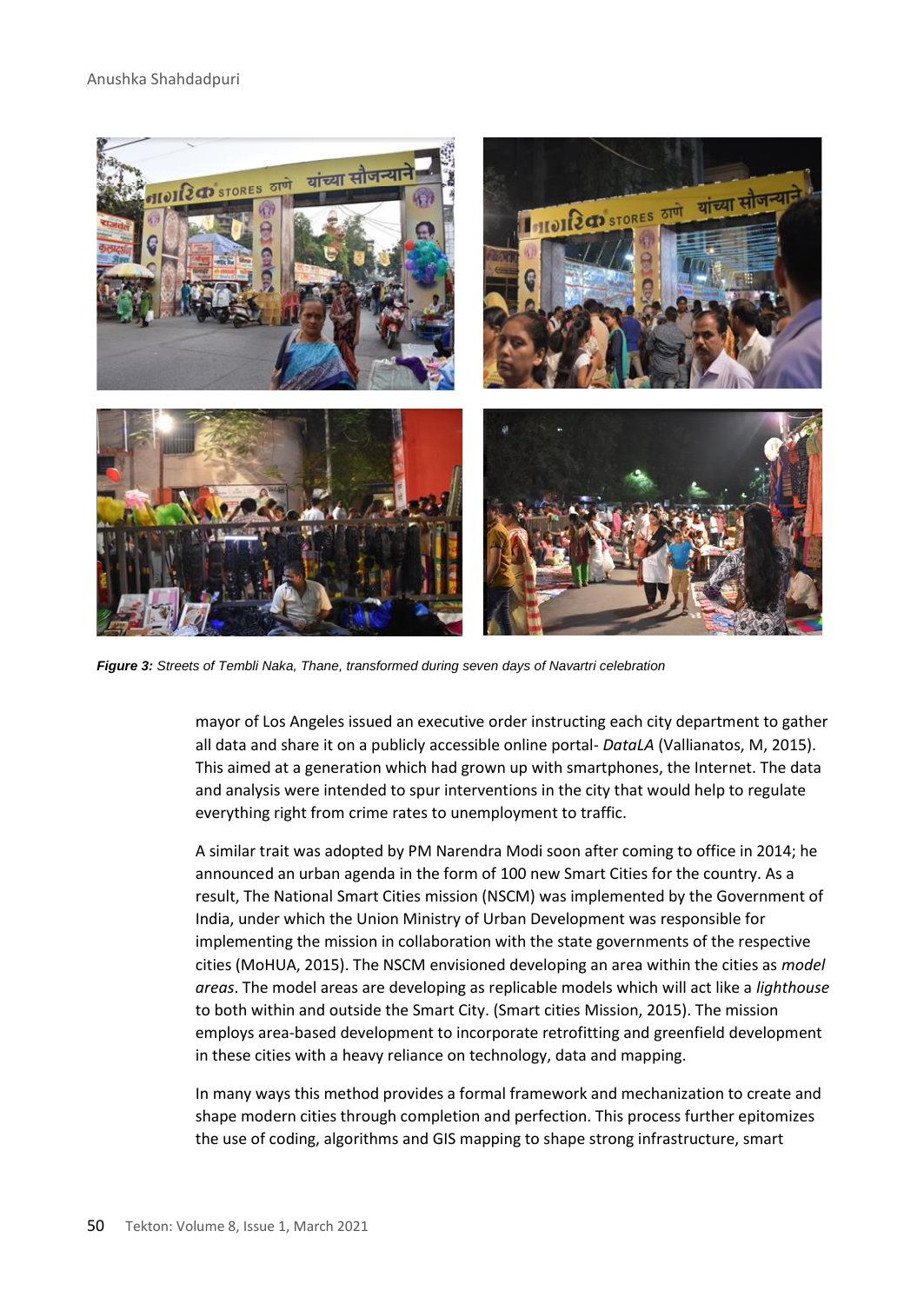environment, smart people, smart living, smart economy, and smart governance. Together, the area-based development and urban intelligence forms the backbone of the smart city mission. Such clarity and rigidity of data and algorithms predominantly presents two predicaments -

- 1. **Perfect Cities-** The algorithmic logic of data driven urbanism predominantly deals with the physical appearance of the city making, perfecting, efficiency, completing in terms of production and returns. But that is not how Indian cities operate. In contemporary India, these urbanscapes of India are unfinished edges, messy forms defined through landscapes of pluralities. And at another level, it is this system of collecting data, which itself poses a sharp contradiction with the form of life in Indian cities. It has an inability to deal with heterogeneity of the networks of people, claims, relationships, the different roles that the city plays.
- 2. **Model cities-** A situation where the modern urban practices have evolved blanket practices that have resulted into singular operations which require clear boundaries not only to execute ideas but also to think about spaces and plan them. This has altered the way we see and understand the contemporary city forms by implying all cities in India will be recast as model cities in the same image- resulting in monotony of urban form.

For contemporary urban landscapes to reflect the *form of lives in cities*, we need to think beyond the *form of the city*. The emergent relationship of our cities and its people in itself offers an opportunity of acknowledging different uses and interest groups, and demands new imaginations of our contemporary urban landscapes that are embedded in the working of cities. These go beyond the formal construct and physical appearance of our cities.

# **Memory of Ulhasnagar: It's not the form of the city, but the people, life and memory**

Consider this example of Ulhasnagar. I was born in Ulhasnagar, the city built by refugees of Sindh, built as a camp city, later transformed into a small and medium scale industry for electronics, textile, furniture, machinery and is officially considered to be an illegal city and a civic shame. Not only is 80 percent of the city illegally constructed *by its people*, but worse still it has all kinds of enterprises and commerce mingled in the greatest complexities with its residents. It has one of the highest density growth, with very little park spaces. Everything conceivable is presumably wrong in Ulhasnagar paradoxically known as the *city of joy.* Like Jane Jacobs states in orthodoxical planning terms, it is a three-dimensional textbook of 'megalopolis' in the last stage of depravity.

However, here in the entrepreneurial city, mingled all among the buildings for living are sumptuous *kirana* stores, cottage industries, selling from papads (Sindhi delicacy) to pillow covers, petticoats, jeans, plastic utensils, home-made pickles, sarees, jewelry, soaps and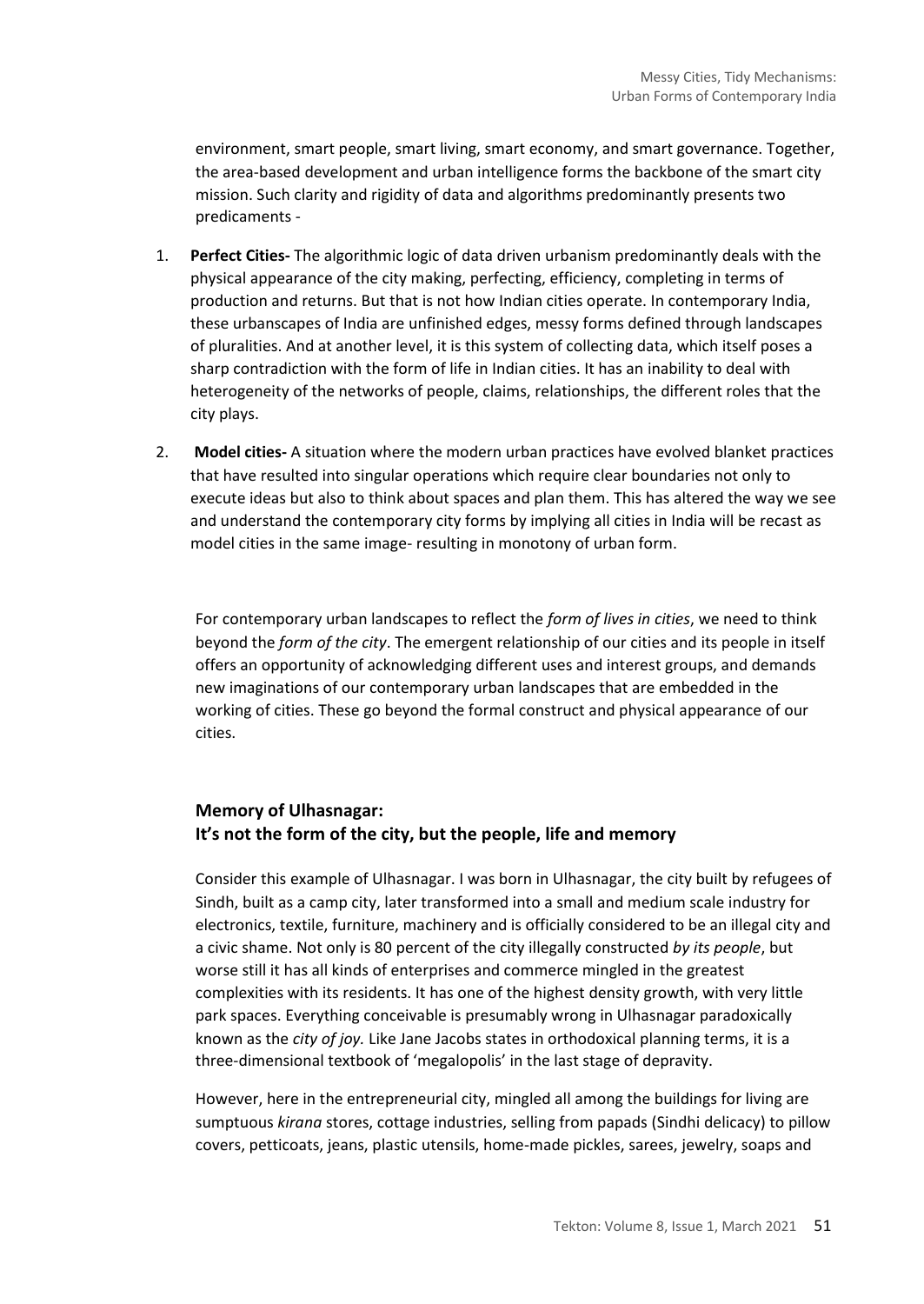

*Figure 4: A typical Kirana House on a street in Ulhasnagar depicting the fuzzy ownership.*

everything else one can think of. The life here springs out on the streets, entrance of the houses, the space outside the house, front of the neighbor's (very often relatives) house. Here evening snacks and food travels faster than gossip, where neighbors do not have to knock on your doors before entering. Instead of super-blocks and evenly designed monolithic blocks, the city is constructed in a haphazard manner by the people suiting their logic and aspirations. It has dense blocks with porous networks of old, aging buildings and badly shaped in between spaces. The atmosphere of the city reflects in the sphere of amiability, kinships, good health, where people are either chatting, observing, shopping, strolling. Over the years, the city has attracted a large population across surrounding cities for majorly three reasons- cheap housing, entrepreneurial -jugaadu spirit and allembracing hospitality of its people.

In 2000, however, my father decided to move to Thane, a suburb in Mumbai, some 30 kms away from Ulhasnagar for better connectivity to the main-city and to upgrade the standard of living. On the other hand, my grandparents didn't conceive the same logic, even after moving to a much better space in terms of the room area, amenities in the form of shopping malls, clubhouses, huge lawns, my grandma always wanted to go back to the old congested city. Here is a curious thing-- the social susceptibility of the city attracts people and perhaps endorses the city *as the city of joy* but does not concur with the ideas of 'good urban form'.

For my grandma, the networks, relationships, neighbors and everyday life mattered much more than the space, property and spatial form of the city. There she knew everyone from the shopkeeper to the maid of our neighbor's house. In fact, everyone knew everyone there. The shopkeeper Ramesh, when he got married, invited us all to his marriage*.* She recalls ''*woh bhi kya mehnat wale din the, hum papad bhi ghar par banate the*". They made *papad* (sindhi delicacy) at home in those days, with all the *bhabhis* collecting on the *chhath* (terrace) of the house to help make the dough for hours. This was also the time when they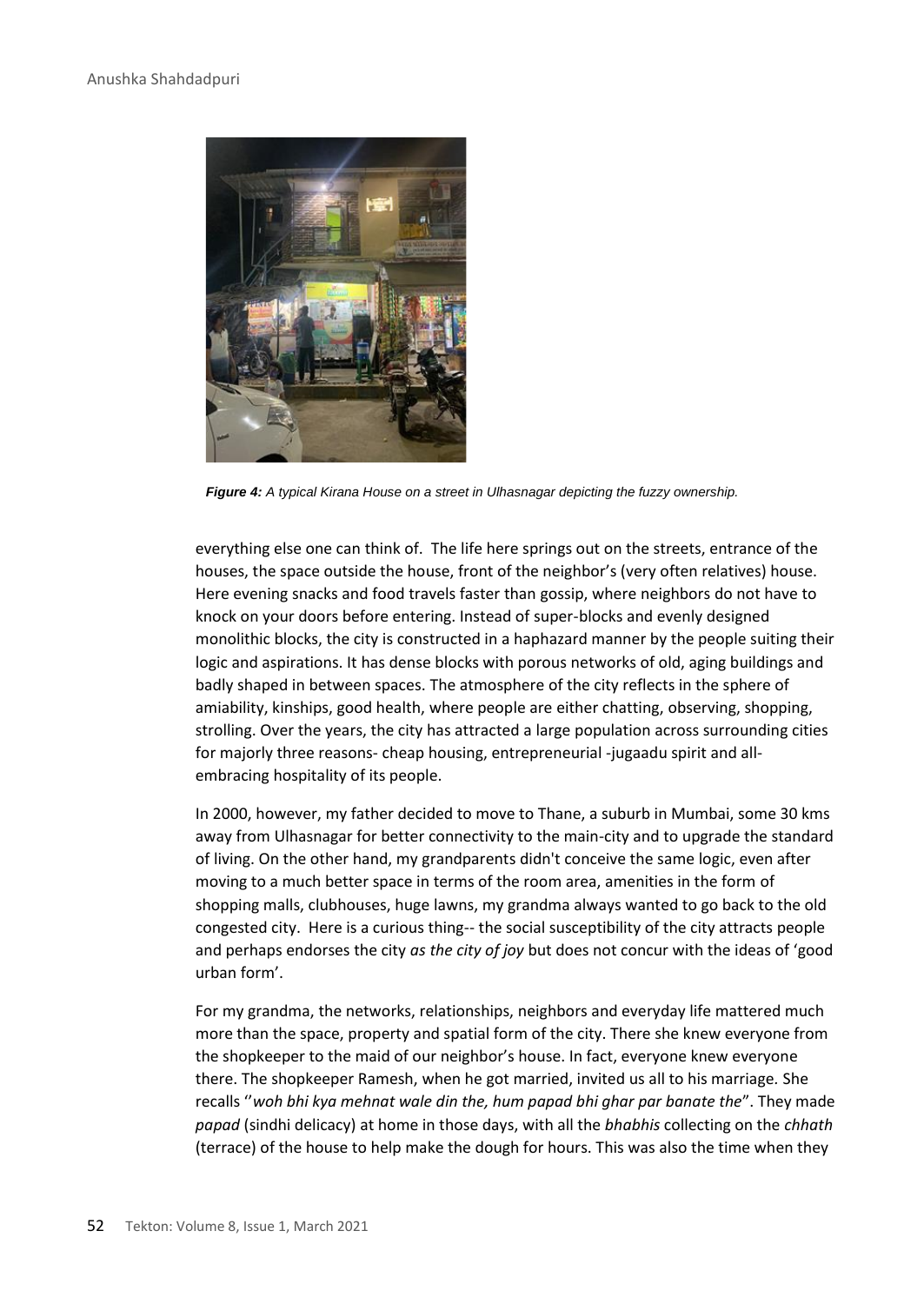would all catch up in the absence of the men of the house and talk, gossip freely. They would on a rolling basis collect at every household to help in this preparation of papad for several days. In the evenings she would take a walk outside and share a smile with everyone on the street. The absence of an intercom was never a deterrent; everyone was just a loud call away.

#### **Messy Cities, Tidy Mechanisms**

There are similar stories from other cities of India. Stories of collectives, of sharing, caring, of gossip, laughter. It is these stories which make the very urban form of our contemporary Indian cities. The contemporary city is interlinked with these claims, meanings, forms, functions and interpretations. Thus, modern urban landscapes cannot be described through numbers, demographics, income of people, the employment rate, its contribution to the GDP. In this sense, there is more to cities than just it's aesthetic, material, construction and planning that the data can analyze or clarify. Moreover, the tidy mechanization cannot deal with these everyday negotiations, nostalgia and ambiguous forms. They produce incredible visions for various transformations, which attempt to generate a new clear urban form which does not follow the logic of these cities. Furthermore, in the bid to generate a clear urban form, there seems to be efforts in removing heterogeneity and real life.

### **Reorienting City-making Through Urban Agency**

As a result, we see modern urbanscapes deeply portray the idea of ambiguity and prompts the question-*whose* city is it anyway? *Who* builds the city? *What* makes the city? In some cases the growing resistance of activists, climate warriors and associations on whatsApp groups is a potent illustration of these questions associated with the making of the contemporary city. One such illustration is the clash between the citizens and the civic body over green lungs of Mumbai- the Aarey forest when the city's civic body granted permission to the Mumbai Metro Rail Corporation Ltd (MMRC) to cut down over 27,000 trees from the Aarey colony in order to build a car-shed for Mumbai metro (Times of India, 2019). Here both sides tried to claim their right over the city.

On one hand the Mumbai's civic body, claimed that the land is *government land* and thus the Government has the right to change the use of public land and on the other the citizens picked up the streets to protest against it and protect the densely green area. These clashes emerged through numerous and simultaneous claims while mediating the contradictions inherent in the issues of legality and obscurity. In a city with a poor protest culture, this event stirred citizens out of their general apathy, compelling them to show up on the ground (Johari, 2019). Besides representing efforts to reconstitute citizenship in the city, these negotiations also reinforce the association between city and democracy. Furthermore, they enable a powerful dialogue beyond *the physical* thus better engaging with the inhabitants of the city. Could this dialogue itself become a rational lens to think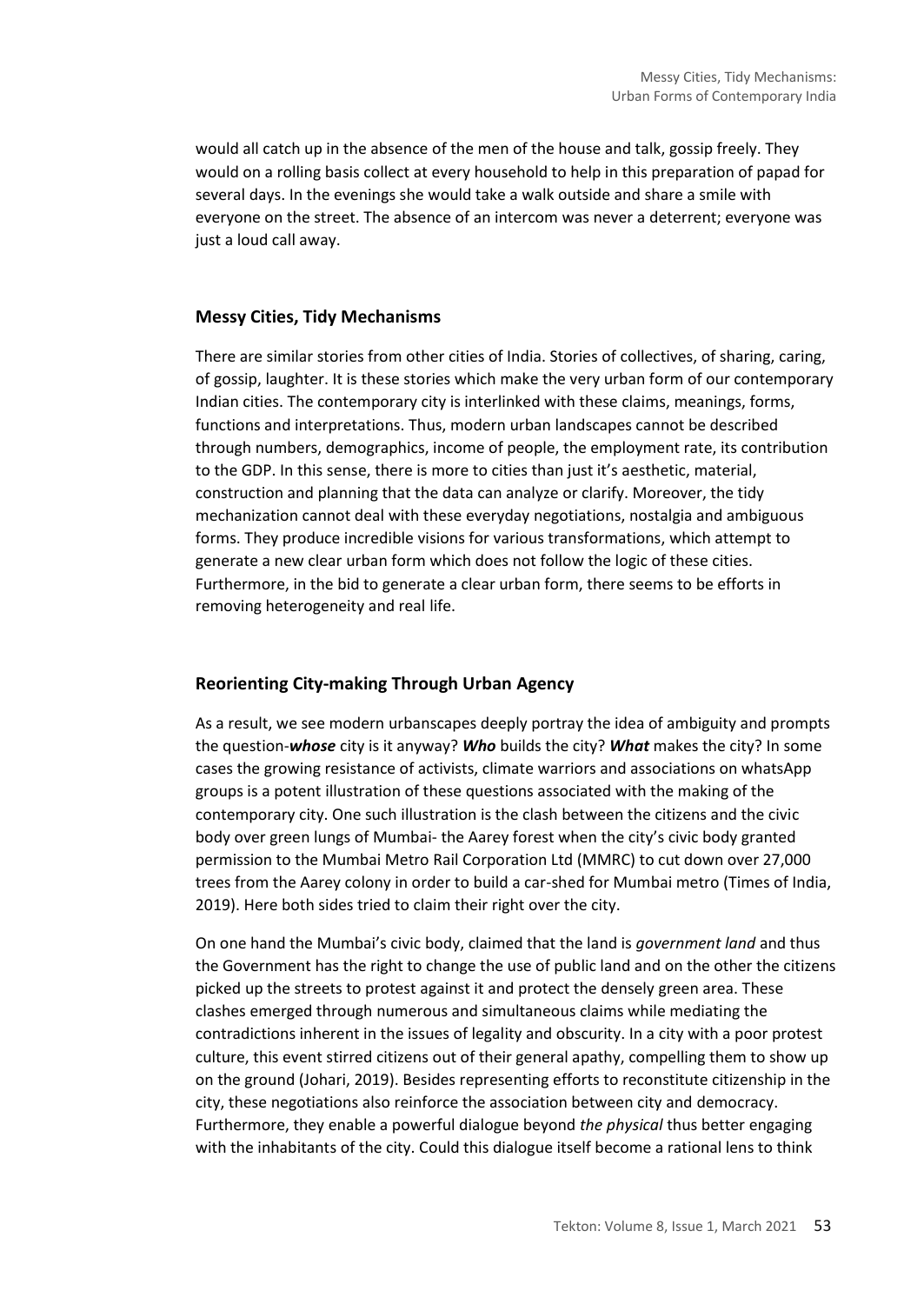

about the urban Indian landscapes of the 21st century? In this process, the urban landscapes can be envisaged through the dynamics of the city, with the alliance of city and home, city and publics, city and claims, city and community, city and nostalgia where the city reconfigures itself socially, culturally, economically and spatially. This milieu of messy landscapes and ambiguous forms much of the city – where its logic- much of its everyday life unfolds - all at the same time, further muddling the already messy urban forms.  $\blacksquare$ 

**Note:** All photographs courtesy the author unless otherwise attributed.

#### **References**

Business Line, The Hindu (March,2020). *Women of Shaheen Baug : At home in the streets*. Retrieved from Business Line:

[https://www.thehindubusinessline.com/blink/cover/women-of-shaheen-bagh-at-home-in](https://www.thehindubusinessline.com/blink/cover/women-of-shaheen-bagh-at-home-in-the-streets/article30998860.ece)[the-streets/article30998860.ece](https://www.thehindubusinessline.com/blink/cover/women-of-shaheen-bagh-at-home-in-the-streets/article30998860.ece)